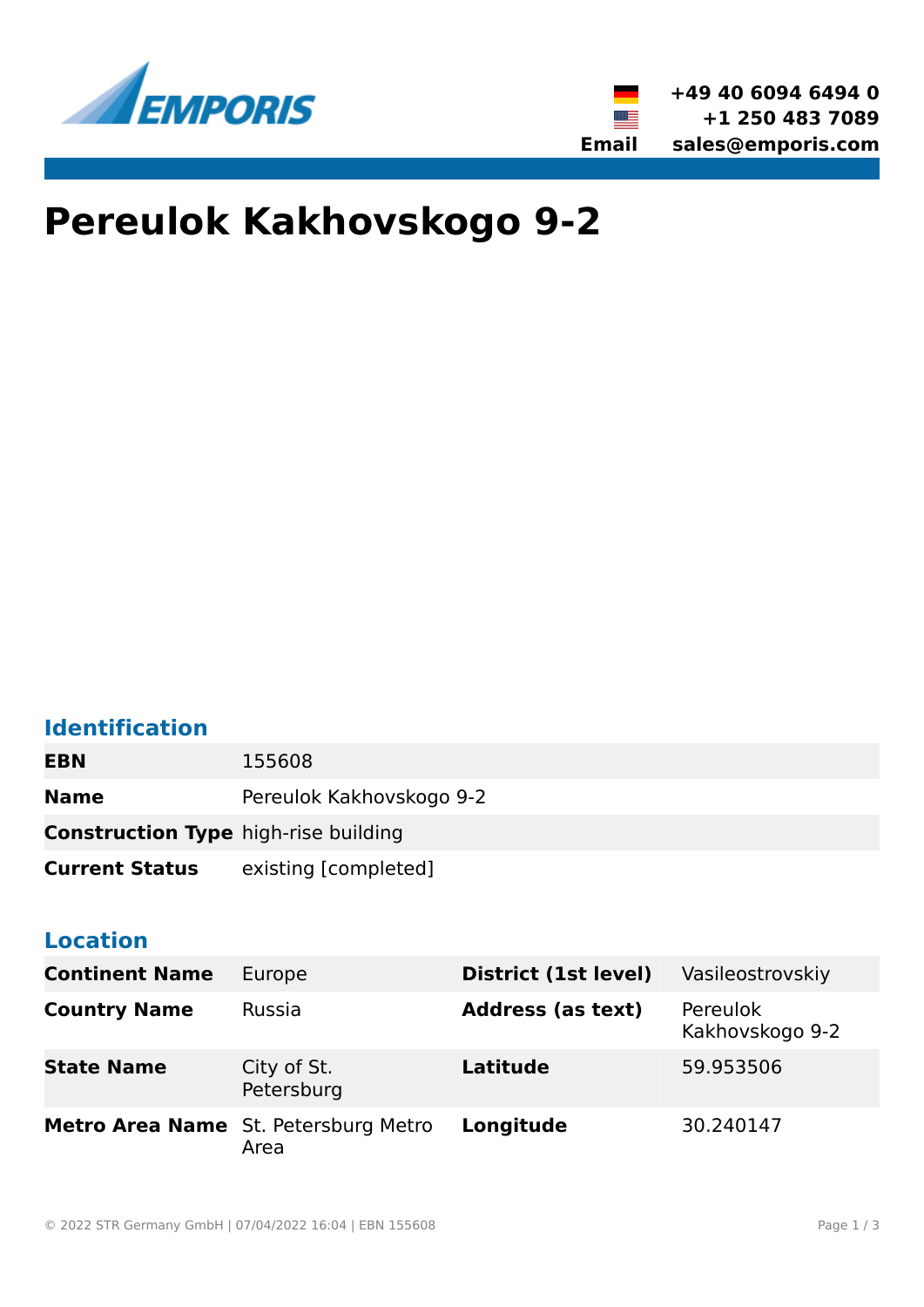

| <b>City Name</b>                  | St. Petersburg |  |                                |      |    |  |
|-----------------------------------|----------------|--|--------------------------------|------|----|--|
| <b>Description</b>                |                |  |                                |      |    |  |
| <b>Main Usage</b>                 | residential    |  |                                |      |    |  |
| <b>Spatial dimensions</b>         |                |  |                                |      |    |  |
| <b>Height (estimated)</b>         |                |  | 138.96 ft  Floors (overground) |      | 12 |  |
| <b>Years and costs</b>            |                |  |                                |      |    |  |
| <b>Year (construction</b><br>end) |                |  |                                | 1968 |    |  |

## **Need additional information? Contact us now!**

Phone **+49 40 6094 6494 0**<br>Phone **+1 250 483 7089** Phone **+1 250 483 7089** Email **<sales@emporis.com>**

Hamburg 09:00 am - 07:00 pm<br>New York 03:00 am - 01:00 pm New York 03:00 am - 01:00 pm<br>Tokyo 04:00 pm - 02:00 am 04:00 pm - 02:00 am